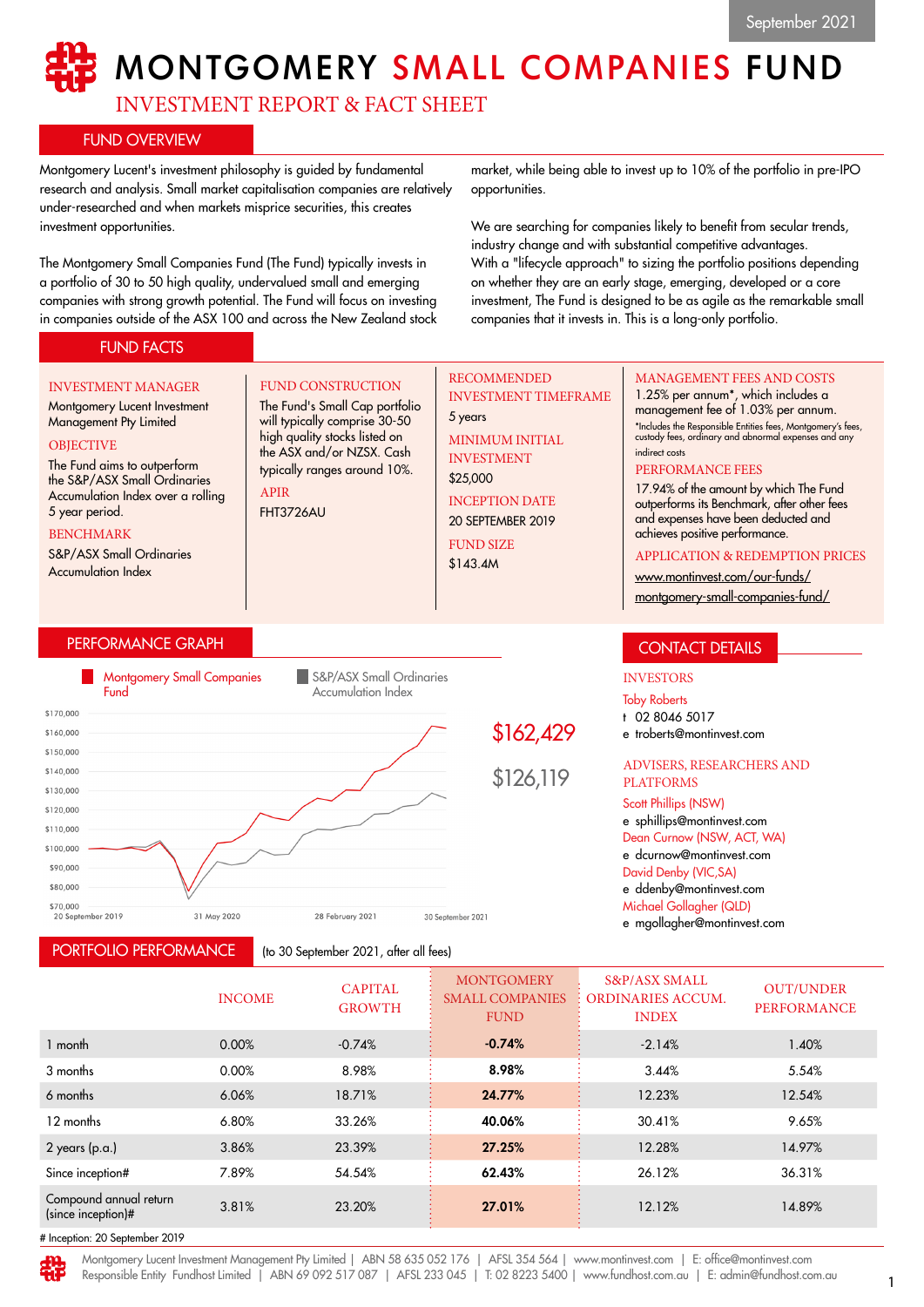#### FUND COMMENTARY

The Montgomery Small Companies Fund (the Fund) declined by 0.74 per cent, net of fees, in September versus the benchmark, the S&P/ASX Small Ordinaries Accumulation Index, which declined by 2.14 per cent. Since inception (20 September 2019), the Fund has increased by 62.43 per cent, outperforming the benchmark by 36.31 per cent, after all fees and expenses.

The largest positive contributors for September included Pentanet (ASX:5GG), Core Lithium (ASX:CXO) and IDP Education (ASX:IEL). 5GG shares rallied after the company confirmed that it remains on track for an October national commercial launch of the highly anticipated GeForce NOW cloud gaming platform. Cloud gaming represents a new subscription-based model for the gaming community, delivering access to high quality graphics intense gaming experience without the need for a high cost dedicated gaming computer on your desk. 5GG is kicking off that market model in Australia having partnered with one of the world's leading graphic chip producers, NVIDIA Corporation (NASDAQ:NDVA), to host and sell its GeForce NOW gaming experience that NVIDIA has successfully launched in other major markets.

September saw several important milestones reached for CXO's wholly owned Finniss Lithium Project located in the Northern Territory including awarding mining services agreements and Board approval to proceed with construction. The evolving supply-demand balance for battery materials continues to support a robust medium-term outlook, and CXO is set to become Australia's next Spodumene (lithium feedstock) producer with first production scheduled for Q4 2022.

IEL shares rose on improving investor confidence around reopening stories more broadly, underpinned by encouraging vaccination rates which provide a pathway towards an easing of mobility restrictions. As international borders gradually reopen, IEL's student placement business should quickly rebound with strong potential for market share gains considering the company's digital capabilities and the significantly weakened competitive landscape.

The largest detractors from performance included Aeris Resources (ASX:AIS), Mineral Resources (ASX:MIN) and Praemium (ASX:PPS). AIS shares fell on no new news, most likely reflecting investors taking profits in resource stocks and de-risking portfolio positions on broader China macro concerns. We took advantage of weaker prices to add to our holding. While we don't try to call short-term macro moves, we remain convicted in the medium-term outlook for copper, and AIS's ability to extend its mine life and with it an improved valuation regime that should apply to AIS's shares. MIN shares suffered for similar macro reasons, with the iron ore price spectacularly falling, albeit from giddy heights. We also topped up our MIN position; it is a quality operator with significant growth potential in iron ore and lithium production. PPS sold off after a strong run. Technology stocks did very well in the prior month and many were sold off to fund a rotation into reopening names during September. We think PPS remains in play with the potential sale of the subscale UK operation a near-term catalyst for the stock.

Continued on the next page..

| TOP COMPLETED HOLDINGS* (TCH)                                                                                                                                                                                                                        |               | (as at 30 September 2021 showing top 5 of 49 holdings, in alphabetical order)                                           |  |  |  |  |
|------------------------------------------------------------------------------------------------------------------------------------------------------------------------------------------------------------------------------------------------------|---------------|-------------------------------------------------------------------------------------------------------------------------|--|--|--|--|
| <b>COMPANY NAME</b>                                                                                                                                                                                                                                  | <b>TICKER</b> | <b>COMPANY WEBSITE</b>                                                                                                  |  |  |  |  |
| <b>Alliance Aviation Services</b>                                                                                                                                                                                                                    | ASX:AQZ       | https://www.allianceairlines.com.au/                                                                                    |  |  |  |  |
| Corporate Travel Management                                                                                                                                                                                                                          | ASX:CTD       | https://www.travelctm.com/                                                                                              |  |  |  |  |
| <b>EML Payments</b>                                                                                                                                                                                                                                  | ASX:EML       | https://www.emlpayments.com/                                                                                            |  |  |  |  |
| Macquarie Telecom                                                                                                                                                                                                                                    | ASX:MAQ       | https://macquarietelecom.com/                                                                                           |  |  |  |  |
| Megaport                                                                                                                                                                                                                                             | ASX:MP1       | https://www.megaport.com/                                                                                               |  |  |  |  |
| *Top Completed Holdings are businesses we own but are not actively buying or selling at the time of writing.                                                                                                                                         |               |                                                                                                                         |  |  |  |  |
| Total equity weighting                                                                                                                                                                                                                               | 93.07%        |                                                                                                                         |  |  |  |  |
| Total cash weighting                                                                                                                                                                                                                                 | 6.93%         |                                                                                                                         |  |  |  |  |
| <b>GICS SECTOR WEIGHTS RELATIVE TO THE BENCHMARK</b><br><b>MARKET CAPITALISATION EXPOSURE</b>                                                                                                                                                        |               |                                                                                                                         |  |  |  |  |
| <b>Consumer Discretionary</b><br><b>Communication Services</b><br>Information Technology<br>Industrials<br><b>Utilities</b><br>Consumer Staples<br>Financials<br>Materials<br>Energy<br><b>Real Estate</b><br><b>Health Care</b><br>$-10\% -5\% 0\%$ | 5% 10% 15%    | 50%<br>70%<br>0%<br>20%<br>30%<br>40%<br>60%<br>10%<br>Cash<br>$$1000m+$<br>\$500-\$1000m<br>\$250-\$500m<br>Sub \$250m |  |  |  |  |
| Montgomery Small Companies Fund                                                                                                                                                                                                                      |               |                                                                                                                         |  |  |  |  |
| PLATFORMS WE ARE ON:<br>Netwealth (IDPS and Super/Pension) & Wealth02/uXchange & BT Wrap & BT Panorama & HUB24 (IDPS and Super) & Ausmaq                                                                                                             |               |                                                                                                                         |  |  |  |  |
| Macquarie Wrap en Asgard en Praemium IDPS en Mason Stevens                                                                                                                                                                                           |               |                                                                                                                         |  |  |  |  |

# Portfolio Performance is calculated after fees and costs, including the investment management fee and performance fee, but excludes the buy/sell spread. All returns are on a pre-tax basis. This report was prepared by Mon Lucent Investment Management Pty Limited, (ABN 58 635 052 176, Authorised Representative No. 001277163) (Montgomery) the investment manager of the Montgomery Small Companies Fund. The responsible entity of the Fund is<br>Fund or needs. You should obtain and consider a copy of the Product Disclosure Statement (PDS) Target Market Determination (TMD) relating to the Fund before making a decision to invest. Available here: https://fundhost.com.au/f montgomery-small-companies-fund/ While the information in this document has been prepared with all reasonable care, neither Fundhost nor Montgomery makes any representation or warranty as to the accuracy or completeness of any statement in this document including any forecasts. Neither Fundhost nor Montgomery guarantees the performance of the Fund or the repayment of any investor's capital. To the extent permitted by law, neither Fundhost Montgomery, including their employees, consultants, advisers, officers or authorised representatives, are liable for any loss or damage arising as a result of reliance placed on the contents of this document. Past performa indicative of future performance